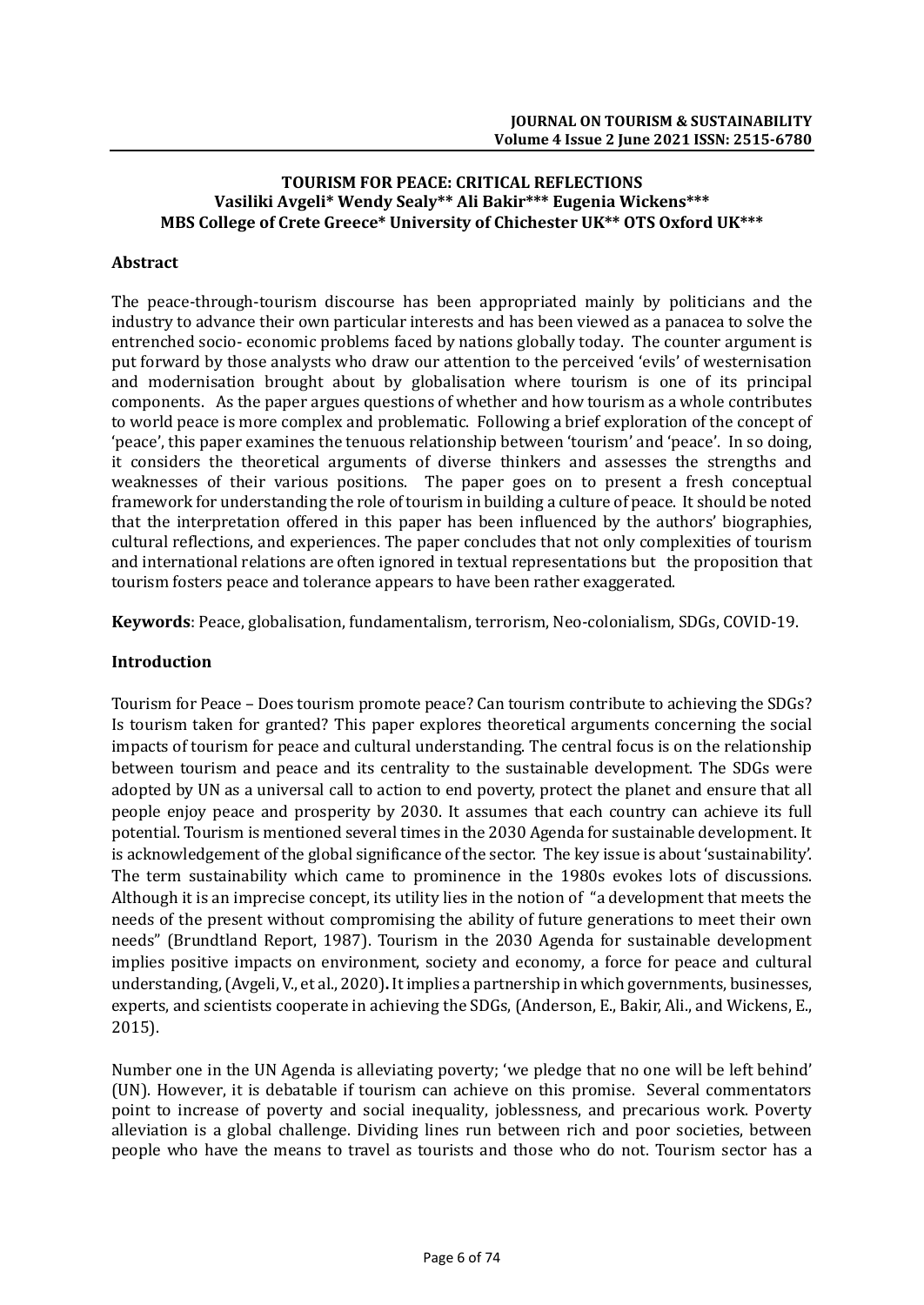responsibility to ensure that people, the environment, and climate are not negatively affected. SDGs provide guidance for the sector to play a better role in achieving the 2030 Agenda.

Goal 16 is to promote peaceful and inclusive societies for sustainable development**.** Conflict, insecurity, weak institutions, and Covid-19 remain a threat to sustainable development. Number of people escaping war and conflict exceeded 79.5 million in 2020, (UN). Covid-19 pandemic threatens to increase and exploit fragilities across the globe. The 2030 Agenda for Sustainable Development Goals with the 169 targets represents an ambitious vision to transform the world and to promote peace and cultural understanding. The Agenda comprises 4 sections; the first is a political declaration; the second is a set of 17 sustainable goals; the third states the means of implementation, and the final section represents the framework for follow up and review of the Agenda. It integrates the three dimensions of sustainable development i.e., economic, social, and environmental. SDGs such as ending poverty, improving health, education, gender equality, tackling climate change, economic growth are serious commitments adopted by UN member states.

The role of tourism in sustainable development is mentioned several times in the 2030 Agenda. Furthermore, tourism is viewed as a vehicle for peace and cultural understanding. Does tourism promote peace? A review of pertinent studies shows that there is a tendency amongst analysts to adopt one of two opposing orientations: One claims tourism is the magic potion for solving the entrenched socio-economic problems faced by countries. The other sees tourism as an 'evil' that generates conflict e.g., fundamentalism. These orientations are best seen as the ends of a spectrum of opinion with a variety of views lying between them. The peace-through-tourism discourse has been appropriated by politicians and industry to advance their own vested interests. The counter argument is put forward by those thinkers who draw our attention to the perceived 'evils' of 'globalisation'. This paper argues how tourism as a whole contributes to world peace is much more complex and problematic. The paper starts with a conceptual clarification of the term 'peace' and then it goes on discussing the key issues surrounding the debate regarding tourism for peace. The discussion begins by setting out what has become the legacy to the social analysis of tourism and peace and tries to provide an overview of wide-ranging contributions. Themes are drawn together to assess the various dimensions of the analysis of tourism as a vehicle for peace and cultural understanding

# **The Concept of Peace**

What is Peace? The analysis of peace in several disciplines including sociology, history and psychology has created an extensive literature (Aron, Raymond, 2003; Beer, Francis, A 2001). Reading shows that peace is an intangible and elusive concept. It is difficult to quantify or measure. So how can it be studied it? Past studies suggest that it entails the absence of war, acts of terrorism and random violence. Peace is not static, but it constantly changes, and it is imperfect. It demands peaceful relationships between nations and governments. It also involves cease-fires, surrenders, and treaties. It embodies ideals such as harmony, freedom, good relations, and prosperity. In the context of tourism, it also requires peaceful relationships between host communities, individuals, and stakeholder groups (Butler, R. & Suntikul, W. 2013). At an elementary and fundamental level of analysis, peaceful relationships are characteristically manifested in social interactions. For instance, hosts interact with tourists on the beach, or at a bus stop or at a shopping centre. The absence of traits such as war and conflict are often employed in the analysis of the 'tourism for peace' proposition. Our reading shows that although there is no clear agreement as to how peace should be operationalised, there is consensus that the existence of tourism depends on peace. A key characteristic of research to date is the recognition of the important role that tourism plays in sustaining development. (Anderson, E., Bakir, Ali., and Wickens, E., (2015).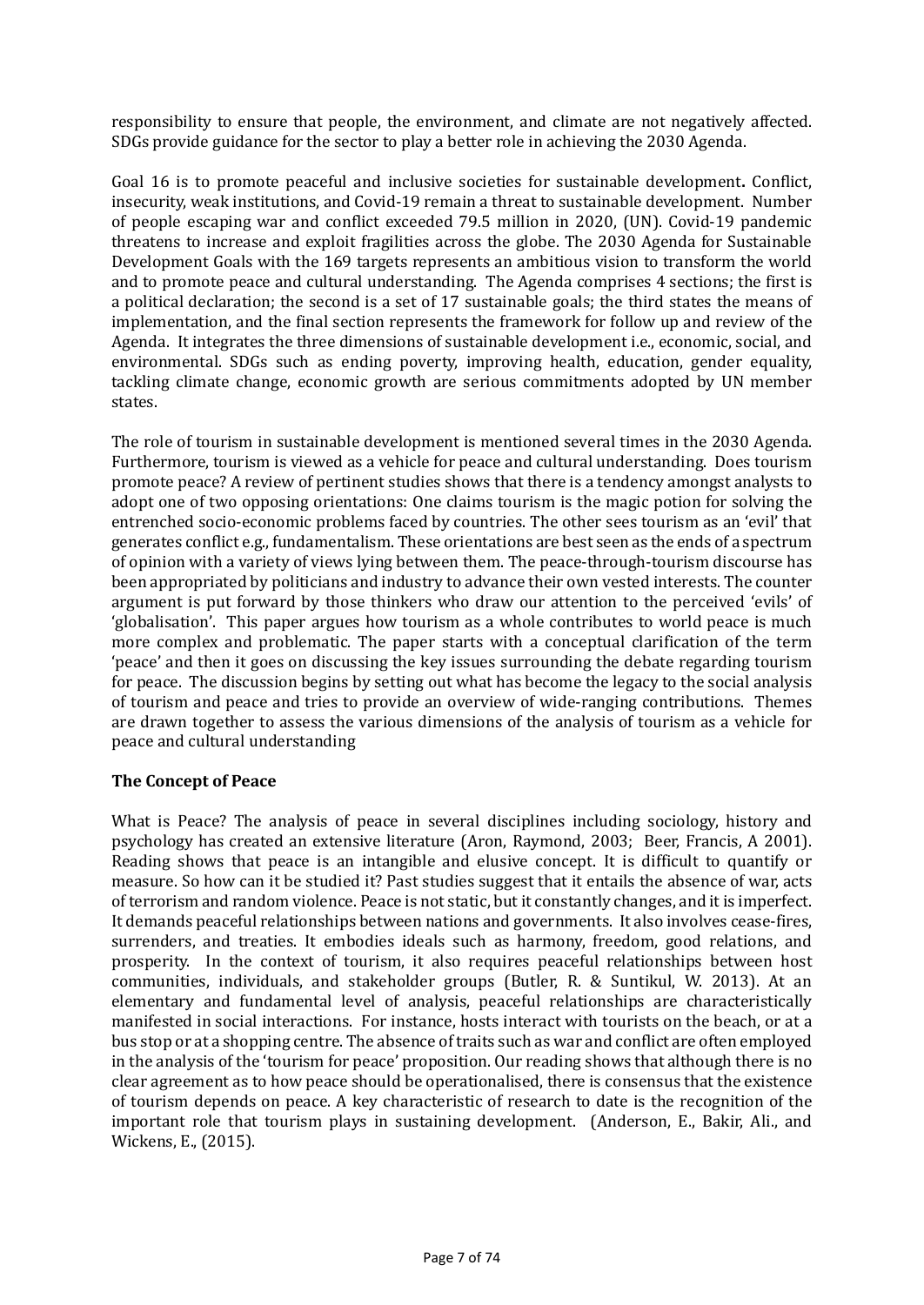### **Tourism for Peace**

Tourism is viewed as a force and agent of peace and somewhat conceived as an apolitical phenomenon. Tourism for peace is employed as a 'tool' for world peace - promoting peace and combating conflicts. Tourism fosters stability and peace (UN). It opens people's minds and hearts. It is the 'spirit' of tourism development - creates jobs, 'promotes culture and peace' in a sustainable way and brings hope. 'Tourism and Jobs a Better Future for All' was the adopted UN slogan in 2019. World Travel & Tourism Council (WTTC) provides evidence that tourism in India has created 41 million jobs in the year 2017. For UN, the sector has the potential to create jobs and boost employment prospects. [https://www.deccanherald.com/opinion/panorama/tourism-and-jobs-better-future-](https://www.deccanherald.com/opinion/panorama/tourism-and-jobs-better-future-718262.html)[718262.html.](https://www.deccanherald.com/opinion/panorama/tourism-and-jobs-better-future-718262.html) For proponents of tourism for peace tourism is not only the world's biggest business but also the world's biggest peace industry, (UN, 2019). A positive force that mitigates tensions by playing a central role in national and international politics and world peace. It is claimed that peace disturbed due to political hostilities between nations can be restored through tourism. The role of tourism in countering fundamental causes of conflict and violence needs to be examined. Is there any evidence? Bill Clinton praises tourism's power for peace and development. 'Travel industry is good for the earth, the children and the future. I believe that by simply expanding tourism and in ways that promote sustainability, [this] reminds people of our common humanity'. The growth of tourism in Croatia after the Balkan conflict and the dramatic rise in revenues in the decade following the Bosnian peace agreement is often cited as evidence by proponents of tourism for peace. It is interesting to note that although the idea of 'tourism for peace' is not a new phenomenon and can be traced for instance in 1929 with the marketing slogan 'Travel for peace' BTA (British Travel Association). This positive discourse is also found in slogans adopted by powerful organisations: 1967 'Tourism: Passport to Peace' (UN's International Tourism Year); 1986 'Tourism: A vital force for peace'; a conference organized by the International Institute for Peace. 'Tourism is the most effective weapon to save the world' (UN). For proponents of tourism for peace there is no doubt it does. Tourism is regarded as a vehicle for economic and social development (Butler, & Suntikul, 2013). More tourism = more jobs = more revenue = peace. Tourism is good for peace and peace is good for tourism. The connection is two-way (WTTC, 2019).

Several points of criticism have been made against this simplistic claim. Tourism is assumed to contribute to knowledge of foreign places, empathy with other people and tolerance from seeing the 'other'. Where is the evidence for such assertions? The great deal of harm that can be caused by tourism is often overlooked e.g., on the environment, culture, and identity. For instance, hosts' irritation due to tourist behaviour and dress code in Muslim countries are often ignored. Moreover, increased tourism flow is causing severe social stress to local communities. Recent studies have drawn our attention on issues regarding 'overtourism' arguing that tourism has been viewed by hosts in some European destinations as an occupation force, (Hardy, 2019). Can tourism help stability by providing jobs and promote peace and prosperity? Studies have shown that tourism has become a factor in the loss of dignity and self-respect for many in certain countries, e.g., the exploitation of women and children. Thailand and Cambodia in South-East Asia are examples of sex tourism destinations involving exploitation of women and children and human trafficking and smuggling (Sommez, and Wickens, 2008). In the Caribbean islands, tourism is a major cause of social and economic inequalities due to low wages and unequal opportunity for local workers, the high cost of local tourism investment and the exclusion of local traders and crafters from earning tourism income due to the all-inclusive resort complex. The locals of these islands view the foreign investors as being the real beneficiaries of the industry with their excessive duty-free concessions, access to tax incentives, privileges to open hotels and bring in their foreign products while rejecting local alternatives (Bhola-Paul, 2015). Furthermore, there is also evidence that tourism generates conflict. In Barbados, over the decades, there has been several conflicts and disputes over wages (resulting in industrial action), land ownership and access to beaches for locals (Pattulo, 2006). The conflict between locals and the industry are cited in several studies employing the concept of neo-colonialism and will be explored further below.

#### **Tourism as Neo-Colonialism**

Neo-colonialism refers to the asymmetrical economic relationships that exists between past colonies in the Caribbean, Africa and Latin America and their former colonial exploiters (Williams, 2012). The term neo-colonialism was coined after World War II and refers to the continuing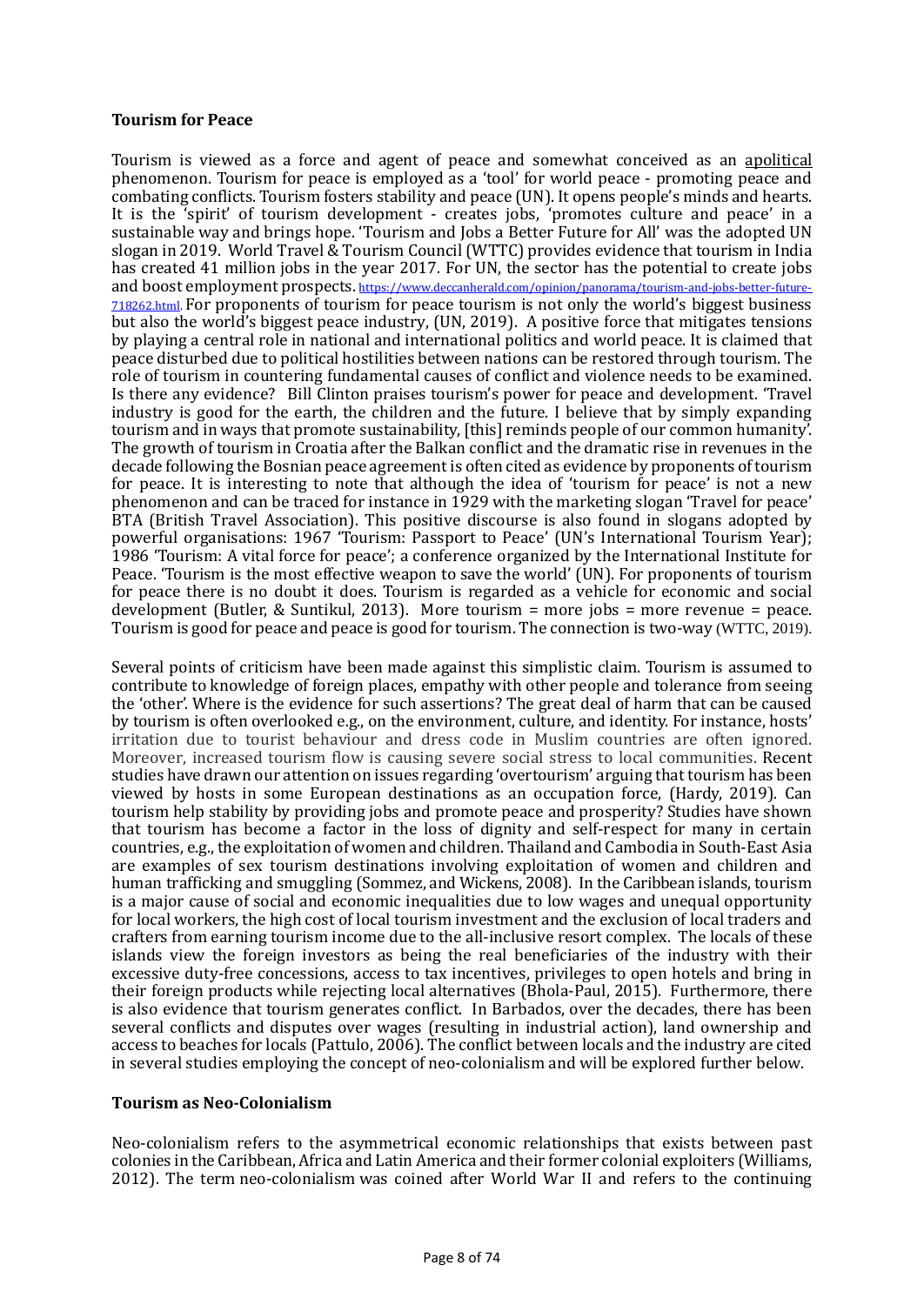economic exploitation of former colonies and their continued dependence on the resources of the developed world. The term proposes that the economic structures of the post-colonial period mirror the same types of economic dependency and exploitation that existed during the period of colonisation. It is claimed that developing countries do not have the resources and expertise to develop large scale tourism; so, developing countries, due to their superior entrepreneurial skills and financial resources, set the agenda for development in most post-colonial territories. In so doing they maintain control over developing countries in ways that ensures their continued dependency on the developed world (Sealy, 2018). The Caribbean consists mainly of countries recovering from post-colonial, post conflict or post -disaster histories. They are thus highly dependent on tourism through foreign investment. International hotel chains such as Marriott, Sheraton, Starwood, Sandals, Best Western, Holiday Inn, Hilton, Renaissance, Radisson, Ritz Carlton, Four Seasons, and several others have invested heavily into Caribbean tourism. Many of these establishments are based in North America or Western Europe. Foreign domination of tourism has contributed to substantial leakage of foreign exchange revenues, social polarization, social exclusion, and environmental degradation. The economic leakages incurred by these resorts are said to be anything from 37% in Jamaica to as much as 90% in the Bahamas (Pattulo, 2006). These leakages occur due to repatriated profits, payments for imported goods, salary repatriation and tax avoidance (Sealy & Mouatt, 2020). Other leakages occur through opportunity costs related to resource damage or deterioration of the natural environment, informal currency exchange transactions, and offshore savings and investment (Meyer, 2006). These leakages ensure that very few benefits from tourism reach the grassroots communities of the host destination. In many circumstances grassroots communities are deliberately excluded from enjoying any benefits that tourism may bring.

Foreign enterprise, through the vertical and horizontal integration of tour operators, travel agencies, airlines and hotels, control and own the major share of the tourism supply chain. Collectively they are responsible for the biggest leakages that occur through the all-inclusive resorts. An all-inclusive resort is a self-contained holiday complex which contains restaurants, shops, and sports facilities. Since all of these components are booked and paid for in advance, tourists do not need to leave the resort while at the destination. 75 to 80% of the vacation expenses of all-inclusive package tours are pre-paid directly to these tour operators, airlines, hotels, and other global corporations headquartered in a foreign country (Kondo, 2008) with very little, if any, of the expenditure reaching the destination. Because tourists remain inside the allinclusive 'bubble' and rarely venture out into local communities, the per-capita spending of visitors at the destination is considerably lower since there is no need for cash transactions at the destination to buy crafts or vacation essentials. Because tourists are warned not to venture out of the resort due to the 'health and safety' threat' there are very few cash transactions at a local level. In Barbados, for instance, several local independent restaurants have been forced to close since visitors now take all of their meals within the all-inclusive resorts. The all-inclusive resort is, thus, another consequence of the colonial legacy, which encourages mass tourism tied to the colonial tradition of high-volume, low value-added, mono exports (Mycoo, 2006). The result is mass visitation but a lower economic multiplier impact within the host community. The Gambia Department for Tourism and Culture, as long ago as the year 2000, banned the sale of all-inclusive hotel packages amid fears it was affecting the local economy (Travel Weekly, 2000). However, this was met by a backlash from British tour operators who threatened to stop selling the destination. These powerful travel oligopolies create 'zero-dollar' tourism economies at the destination where the destination experiences an increase in visitors but a decline in expenditure making the tourism industry unsustainable. The all-inclusive resort concept is so much regarded as an unethical form of tourism that the the World Tourism Organisation and the World Committee on Tourism Ethics (WCTE) are currently advocating for the development of ethical and fair models of all-inclusive holidays (Pololikashvili,2020).

'The legacy of slavery and the plantation society underpins much of the Caribbean's and Africa's contemporary culture, values and economic relationships despite the attainment of political independence' (Sealy, 2018). Foreign economic power plays a major role in development. It determines how tourism can be developed in a region, who benefits from tourism, how tourism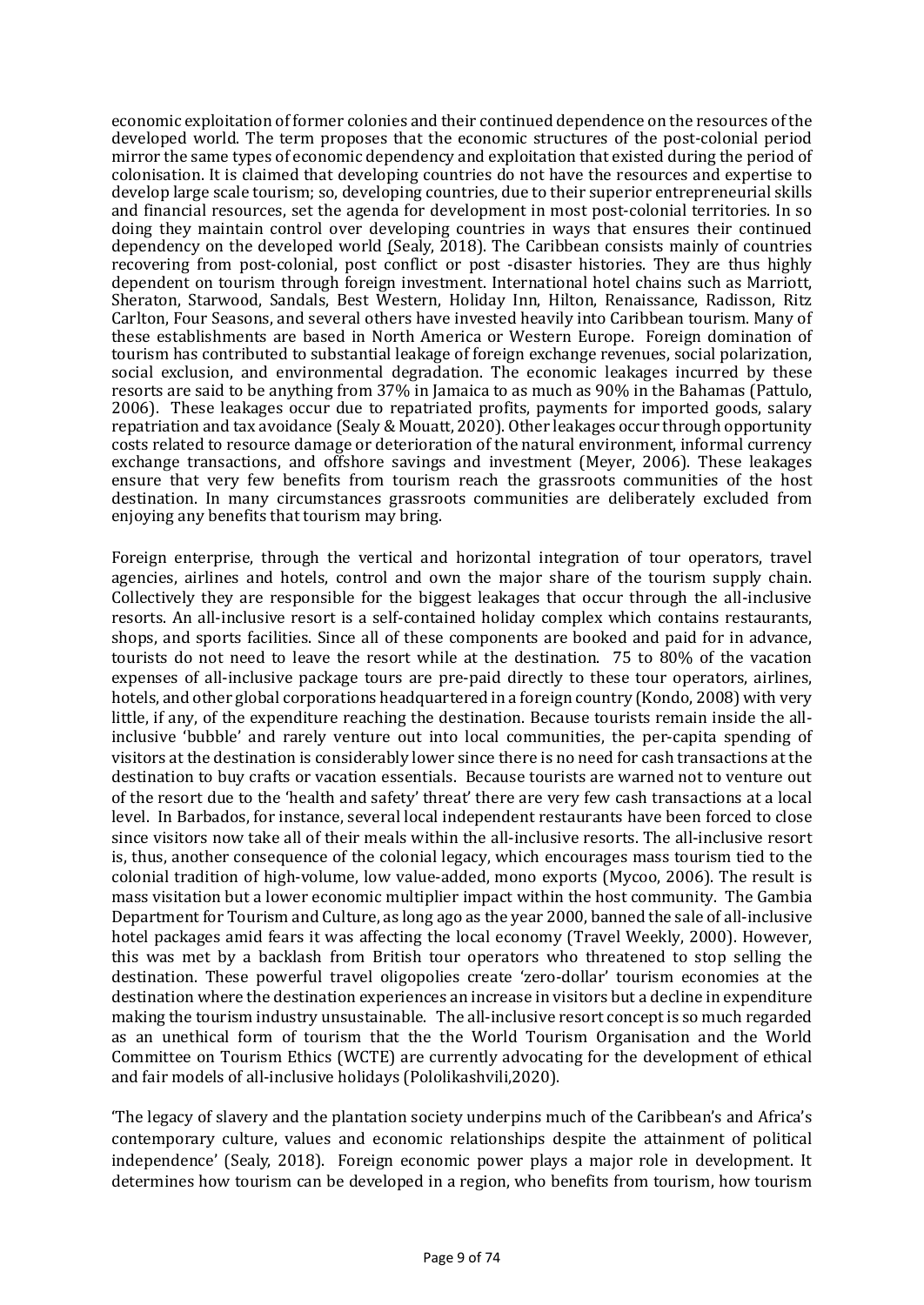is marketed and how tourists behave (Sealy, 2014). It also contributes to the corruption of native cultures via commodification. Indigenous cultural attributes are purposely modified, objectified, commoditized, and corrupted for European and North American tourists through entertainment comprising fake performances (Wong, 2015). Many of the tour operator brochures portray the image of the Caribbean as a utopia with poor natives. This thematic framework of paradise often mimics colonial stereotypes, despite the fact that the Caribbean is socially, culturally, and environmentally different from the conjured-up images of the tourism brochure. Many hotels dress their staff in fake colonial costumes to promote a notion of black servitude while the brutal hardship and suffering endured by slaves during the colonial era are conveniently omitted from the narratives of hotel entertainment. Other assaults on culture and heritage raise their ugly heads from time to time. A recurring assault on black Caribbean women concerns some hotel managers' opposition to black female workers wearing their natural afro hair or braided or dreadlocked hairstyles calling it unprofessional and requesting that these women chemically straighten their hair. In Barbados, this form of abuse led to a female employee of a south coast hotel being dismissed for wearing a braided hairstyle (Sealy, 2015). The employee later won a case against her employer for wrongful dismissal. Almost every single ethno-cultural group that came to the Caribbean had been forced to acknowledge the superiority of the ruling culture while rejecting, destroying, or devaluing their own creole heritage (Beckles, 1990). As a result, a hegemony of American-European culture in terms of language, fashion, music, food, dress, and lifestyle pervades most of Caribbean society Sealy & Mouatt, 2019).

Any recent evidence that power plays a major part in development? It has been reported that Facebook founder, Mark Zuckerberg has recently been described a 'Colonialist' by locals for purchasing a new chunk of Hawaii. Forcing locals to sell their land by auction has been described as 'inhumane', the 'face of Neo-Colonialism' (See The Times, 2021). Land acquisition by foreigners through all forms of bullying are not uncommon in the post-colonial or peripheral indigenous societies of the developing world. In Jamaica over 488 miles of coastline had been privatized by 1992 (Goodwin, 2008). The all-inclusive hotels argue that such measures are necessary to ensure that guests are not harassed by 'drug-pushers' and 'beach bums' who are kept 'at bay' by armed security guards (Eriksson, Noble, Pattullo and Barnett, 2009). In the Bahamas, hoteliers delineate specific areas of the beach to ensure that locals cannot utilize the facilities (Thomas, 2016). In Barbados, large tracks of land have also been acquired by foreign developers for exclusive golf courses. Many of these areas were previously places of recreation for locals (Sealy, 2009). Land acquisition by foreigners have created hostilities between hosts and guests sometimes even provoking violence towards tourists and other forms of protests over the decades in several postcolonial islands of the Caribbean.

It is evident that tourism for peace is based on the exploitation of the host destination and its people. Tourists go abroad not to see at all but only to take pictures. Hosts are asked by their guests to 'smile'; hosts have now become 'tourist' attractions. The commercialisation of tourism generates big profits for multinational corporations and the elite. In other words, it benefits just a few. Such arguments display a one-dimensional understanding of tourism (s). There are many types of tourism such as rural tourism, voluntourism, religious tourism, wine tourism, ecotourism. They are deterministic. Several studies point to the complexities of tourism development arising from the ongoing globalisation. As Kofi Annan (former United Nations Secretary General) reminds us that 'arguing against globalisation' is like arguing against the 'Laws of Gravity'.

# **Tourism in the Context of Globalisation**

Free market economies and technological innovations have given rise to the phenomenon of the transformation of the world into 'a small village' (Butler, & Suntikul, 2013). Borders have become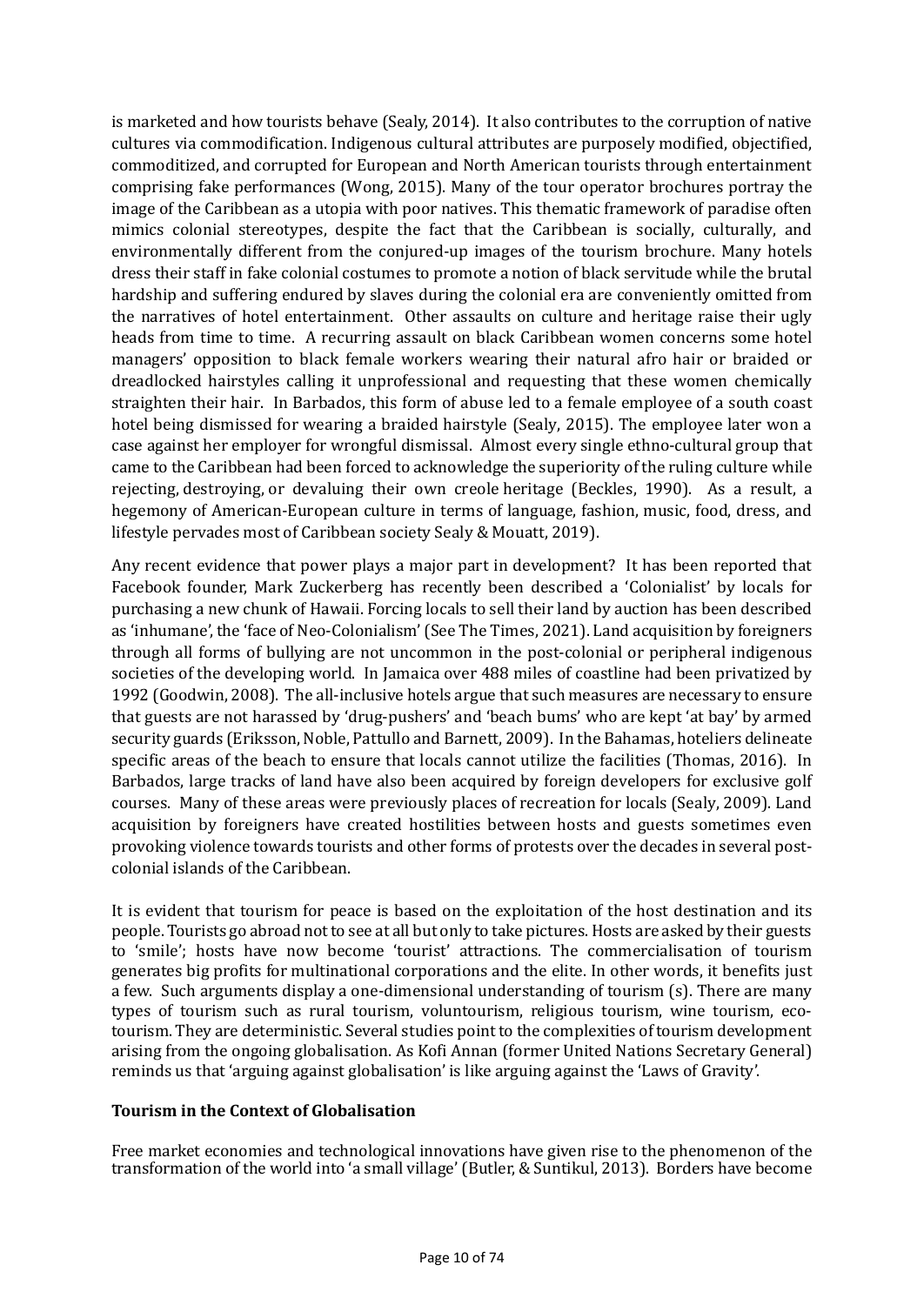more porous. Tourism involves transfer of people, portable cultures, and values. Some evidence that certain cultures reassert themselves against the 'perceived' threats of Americanization giving rise to cultural resistance, rather than peace (Bianchi, 2006). Americanization refers to the influence of American culture on other countries outside USA. Some cultures view tourism as 'evil' and counteract it by returning to their traditional religious roots, leading to conflict. Tourism pulls cultures in different, contradictory, and sometimes conflicting ways. Destinations, tragically, have become a popular target for terrorists. In the recent past some popular destinations have experienced tourist deaths due to acts of terrorism such as bombings, shootings, and hostage taking. Several countries proclaim that they are now building their industry on the principles of responsible and sustainable tourism (Duffy, 2001). Responsible tourism is the concept of attempting to make a positive impact on the environment, society, and economy. We are told that this alternative model to development promotes peace and contributes to 'cultural understanding'. Is this Pandora's Box? Tourism provides employment – For whom? It breaks down political and religious barriers – Does it? It promotes international understanding and peace – Does it?

Covid-19 has revealed the potentially deadly consequences. It has changed perceptions of a world without borders. When will the industry recover from the effects of the pandemic? Will travel ever be the same? Will Covid-19 kill global tourism? The decline in international mobility and plummeting global demand has led some to ask whether tourism as we know it may come to an end. Globalisation helped elevate the virus to a worldwide pandemic. Ironically, the virus now seems to threaten global tourism itself. A glimpse of what the future may hold is threatened by new variants of covid-19 e.g., Indian, South African, Brazilian. The scale of devastation in India has been described as a 'catastrophe' and a Covid-19 'holocaust'. There are many unknowns around the industry's recovery and its contribution to achieving the SDGs. Covid-19 vaccination programmes are offering a glimmer of hope that life as we knew it before 2020 could be back within our reach.

Against this dire backdrop, several disputes over vaccines are threatening the industry's recovery and relations between countries. How quickly the world can expect to return to some form of normality? Is the vaccine a 'magic bullet' to end the pandemic? What will post-lockdown tourism would look like? Intergovernmental disputes are threatening the industry's recovery and peace: Borders e.g., Thailand and Myanmar; Latin America countries - protests and tensions; Russia and Ukraine; China and Taiwan. Hit by pandemic, the political landscape is being transformed. It divided countries and world into 'haves' and 'have nots', and rising animosities. Clearly tourism is a vulnerable system of industries and would urgently require a paradigm shift a fundamental change in the post Covid-19 world. The pandemic has been a threat to the industry and all assumptions should be questioned and turned upon the head. Thinking of doing things different has become an urgent priority. The current crisis requires a paradigm shift as we realize that travel is a vulnerable sector. Is the pandemic an existential threat to the industry, and to the world peace? We cannot predict what will happen next but there is an urgent need for global cooperation of all stakeholders. They should be looking ahead at how to minimize the impacts of this pandemic on tourism for peace.

# **Conclusion**

The question whether and how tourism contributes to world peace is much more complex and problematic. Clearly the above analysis has demonstrated that current perspectives of tourism for peace translate into 'cookery-book knowledge'. Complexities of tourism and international relations have been ignored in textual representations. It is hard to prove any causal relationship between tourism and the development of peace. The above analysis has explored several assumptions on tourism and its role in peace and development found in past studies.

The world has been experiencing seismic changes. The recent outbreak of Covid-19 has intensified political, social, and economic inequalities that render some communities more vulnerable than others. The pandemic has created a global socio-economic emergency. Tourism's ability to play a major role in achieving the UN's ambition to transform the world by 2030 is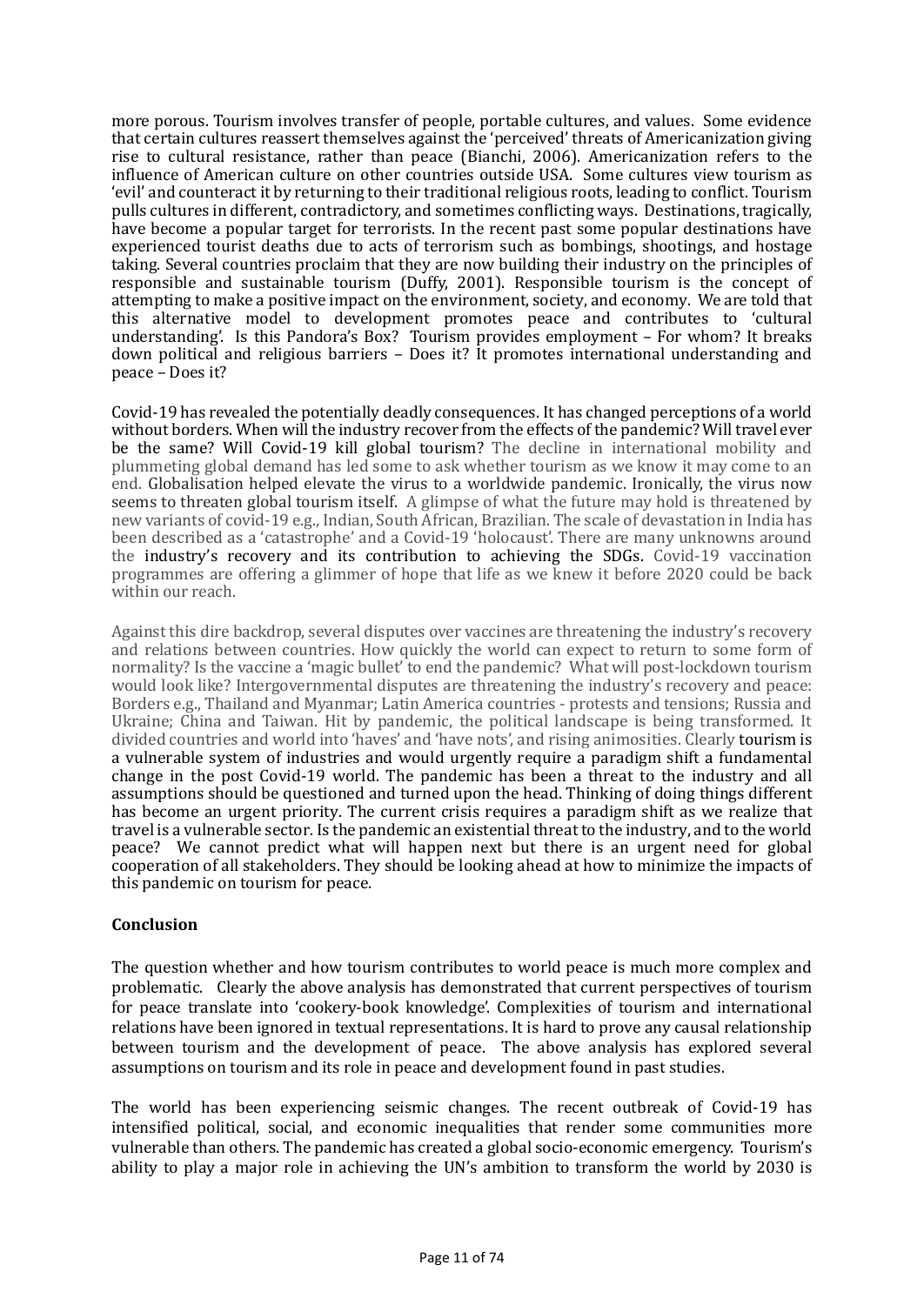problematic for a number of reasons including increasing poverty, social inequality, Covid-19 pandemic, and rising global tensions. Tragic consequences will have major impacts on the UN's Agenda for sustainable development and the pledge not to leave anyone behind. Tourism has certainly a responsibility to ensure that hosts and guests are not negatively affected in the current global multidimensional crisis. Covid-19 has shown the fragility of our interconnected world and as such it should be seen as a global problem that demands global solutions. The world is still waiting.

### **References**

- Alvarez, M., Wickens, E., and Bakir, A**.,** (2015) Sustainable Destination Development: Issues and Challenges, Journal of Tourism Planning & Development, Volume 12, No pp.1-6. February 2015.
- Anderson, E., Bakir, Ali., and Wickens, E., (2015) Rural Tourism Development in Connemara, Ireland Journal of Tourism Planning & Development, Volume 12, No 1, 73-87, February 2015
- Aron, Raymond, (2003) *Peace and War: A Theory of International Relations*, London: Transaction. Avgeli, V., Bakir, A., Dahlan, M., & Wickens, E. (2020). 4IR Impacts on Tourism Education and

Industry. *Journal On Tourism & Sustainability*, *4* (1), 06-15.

- Bhola-Paul, H. (2015). Tourism Challenges and the Opportunities for Sustainability: A Case Study of Grenada, Barbados, and Tobago. *Journal of Tourism and Hospitality Management,* October 2015, Vol. 3, No. 9-10, 204-213 doi: 10.17265/2328-2169/2015.10.004.
- Beckles, H. (1990). *A history of Barbados: From Amerindian settlement to nation-state.* London: Cambridge University Press.
- Beer, Francis A (2001) *Meanings of War and Peace*, College Station: Texas A&M University Press 2001.
- Bianchi, R. (2006). Tourism and the globalisation of fear: Analysing the politics of risk and (in)security in global travel. Tourism and Hospitality Research, 7(1), 64–74.
- Butler, R. & Suntikul, W (eds) (2013) Tourism and War, Oxon: Routledge.
- Cabezas, A. (2008). Tourism and social exclusion in the Dominican Republic. *Latin American Perspectives*, 35 (3), 21-36.
- Dawber, Alistair. (2019) 'Colonialist' Mark Zuckerberg pays \$53m for new chunk of Hawaiian island Report cited in the Times (4 May 2019).
- Duffy, R. (2001) Peace parks: the paradox of globalisation. Geopolitics 6, 1–26.
- Eriksson, J., Nobel, R., Pattulo, P. & Barret, T. (2009). *Putting Tourism to Rights: a Challenge to Human Rights Abuses in the Tourism Industry. London:* Tourism Concern.
- Gelbman, A.& Maoz, D. (2012) Island of Peace or Island of War: Tourist Guiding), Annals of Tourism Research 39 (1): 108-133
- Goodwin, J. (2008). Sustainable tourism development in the Caribbean Island nation states. *Michigan Journal of Public Affairs*, (5), 1-16.
- Hardy, Paula, (2019) Sinking city: How Venice is Managing Europe's Worst Tourism Crisis, cited in The Guardian.
- Hall, M. C. (2006). Tourism, disease, and global environmental change: The fourth transition? In S. Gossling, & C. M. Hall (Eds.), Tourism & global environmental change: Ecological, social, economic, and political interrelationships. Oxon: Routledge.
- Hall, M. C., Timothy, D. J., & Duval, T. D. (2003). Security and tourism: towards a new understanding? Journal of Travel and Tourism Marketing, 15(2/3), 1–18.
- Hazbun, W. (2004): Globalisation, Reterritorialization, and the Political Economy of Tourism Development in the Middle East, in: Geopolitics, No. 2, Vol. 9, pp. 310-41.
- Isaac, R. K. (2010a). Palestinian Tourism in Transition: Hope, Aspiration, or Reality? The Journal of Tourism and Peace Research, 1(1), 23-42.
- Ivett Pinke-Sziva, Melanie Smith, Gergely Olt, Zombor Berezvai, (2019) "Overtourism and the night-time economy: a case study of Budapest", International Journal of Tourism Cities, <https://doi.org/10.1108/IJTC-04-2018-0028>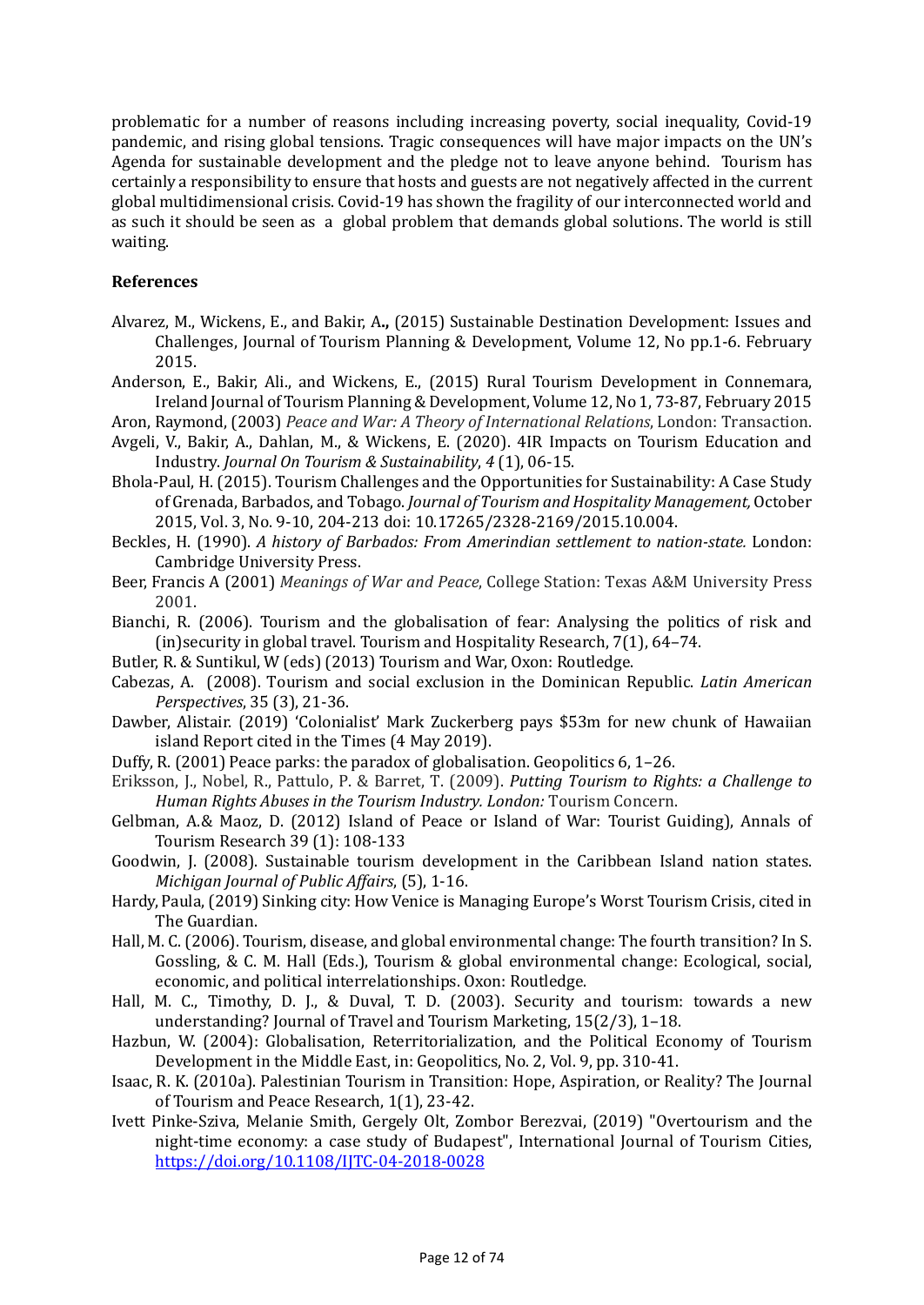- Kelly, I. (2012) Peace Through Tourism: An Implementation Guide, The Journal of Tourism and Peace Research, 2(2): 32-49.
- Kim, Y.K. and Crompton, J.L (1990). Role of tourism in unifying the two Koreas. Annals of Tourism Research, 17(3): 353-366.
- Kim, S. and B. Prideaux: 2003, 'Tourism, Peace, Politics and Ideology: Impacts of the Mt. Gumgang Tour Project in the Korean Peninsula', *Tourism Management* 24(6), 675-685.
- Kim, S. S., B. Prideaux and J. Prideaux: 2007, 'Using Tourism to Promote Peace on The Korean Peninsula', *Annals of Tourism Research* 34(2), 291-300.
- Leslie, D. (1999). Terrorism and tourism: the Northern Ireland situation––a look behind the veil of certainty. Journal of Travel Research, 38(1), 37–40.
- Leslie, D., Northern Ireland, Tourism and Peace. Annals of Tourism Research, 1996, 17, 1, 51-55.
- Levy, S. E., and D. E. Hawkins. (2009) "Peace through Tourism: Commerce Based Principles and Practices." Journal of Business Ethics 89, no. SUPPL. 4: 569-85.
- Meyer, D., (2006*). Caribbean tourism, local sourcing and enterprise development*: Dorothea Meyer Centre for Tourism and Cultural Change, Sheffield Hallam University. Available at: [https://www.odi.org/sites/odi.org.uk/files/odi-assets/publications-opinion-files/4038.pdf,](https://www.odi.org/sites/odi.org.uk/files/odi-assets/publications-opinion-files/4038.pdf) accessed on 20-03-19.
- Moufakkir, O. & Kelly, I. (eds) (2010). *Tourism, Progress and Peace. Cambridge: CAB International*
- Mycoo, M. (2006). Sustainable tourism using regulations market mechanisms and green certification: A case study of Barbados. *Journal of Sustainable Tourism*. 14 (5), 489-511.
- Pattullo, P. (2006). *Last resort: The cost of tourism in the Caribbean*. London: Wellington House.
- Pizam, A. (1996) Does Tourism Promote Peace and Understanding Between Un-friendly Nations? In *Tourism, Crime and International Security Issues,* A. Pizam and Y. Mansfeld (eds.). John Wiley & Sons, Inc., New York, pp. 203-213.
- Pizam A. & Smith G. (2000). Tourism and terrorism: a quantitative analysis of major terrorist acts and their impact on tourism destinations. Tourism Economics 62: 123–138.<br>Pololikashvili, Z. (2020) Global Code of Ethics for Tourism. Available
- Global Code of Ethics for Tourism. Available at: [https://www.unwto.org/global-code-of-ethics-for-tourism,](https://www.unwto.org/global-code-of-ethics-for-tourism) accessed on 21-05-21.
- Richmond, Oliver P. (2004). The Globalisation of Response to Conflict and the Peace building Consensus. Cooperation and Conflict 39 (2):129-150.
- Santana, G. (2001) Globalisation, safety, and national security. In: Wahab, S. and Cooper, C. Tourism in the age of globalisation, London: Routledge, pp. 213-241.<br>Sealy, J. (2015). Right to wear braids. Nation Ne
- Right to wear braids. *Nation News*, (2015). Available at: [http://www.nationnews.com/nationnews/news/62241/wear-braids,](http://www.nationnews.com/nationnews/news/62241/wear-braids) accessed on 21-03- 19.
- Sealy, W. (2009). *An exploratory study of stakeholders' perspectives of a mega event in Barbados. The case of the Golf World Cup, 2006*, (Unpublished PhD Doctoral dissertation Buckinghamshire Chilterns University College, Brunel University).
- Sealy, W. (2014). Tourism Intermediaries. In S. Roberts, M. Best, & A. Cameron (Eds.), *Contemporary Caribbean tourism.* Kingston: Ian Randall Publishers.
- Sealy, W. & Seraphin, H, (2020). Hoteliers' Sources of Bargaining Power with British Tour Operators: A Barbados Case Study, *Journal on Tourism & Sustainability* (June) 2020.
- Sealy, W. (2018) 'From Colonialism to Transnationalism: The Neo-colonial Structure of Caribbean Tourism'. Journal on Tourism and Sustainability, Vol 1 (2), June 2018.
- Sealy, W. (2020) The Impact & Challenges on UN Sustainable Development Goals event, at which [Wendy was one of the keynote speakers,](https://www.youtube.com/watch?v=CcdndqsuqKQ) was delivered online in April. Her address, Impacts of Covid-19 on the Hospitality Industry: Cases from USA & Caribbean; Lessons Learned, was well received, and provoked many questions and comments from the remote audience from all over the world.
- Sealy, W. & Mouatt, S. (2020) The Other Side of Paradise: The Cost of Tourism in the Caribbean. In Hermann, A. & Mouatt, S., (Eds) *Contemporary Issues in Heterodox Economics: Implications for Theory and Policy Action* (2020) Routledge.